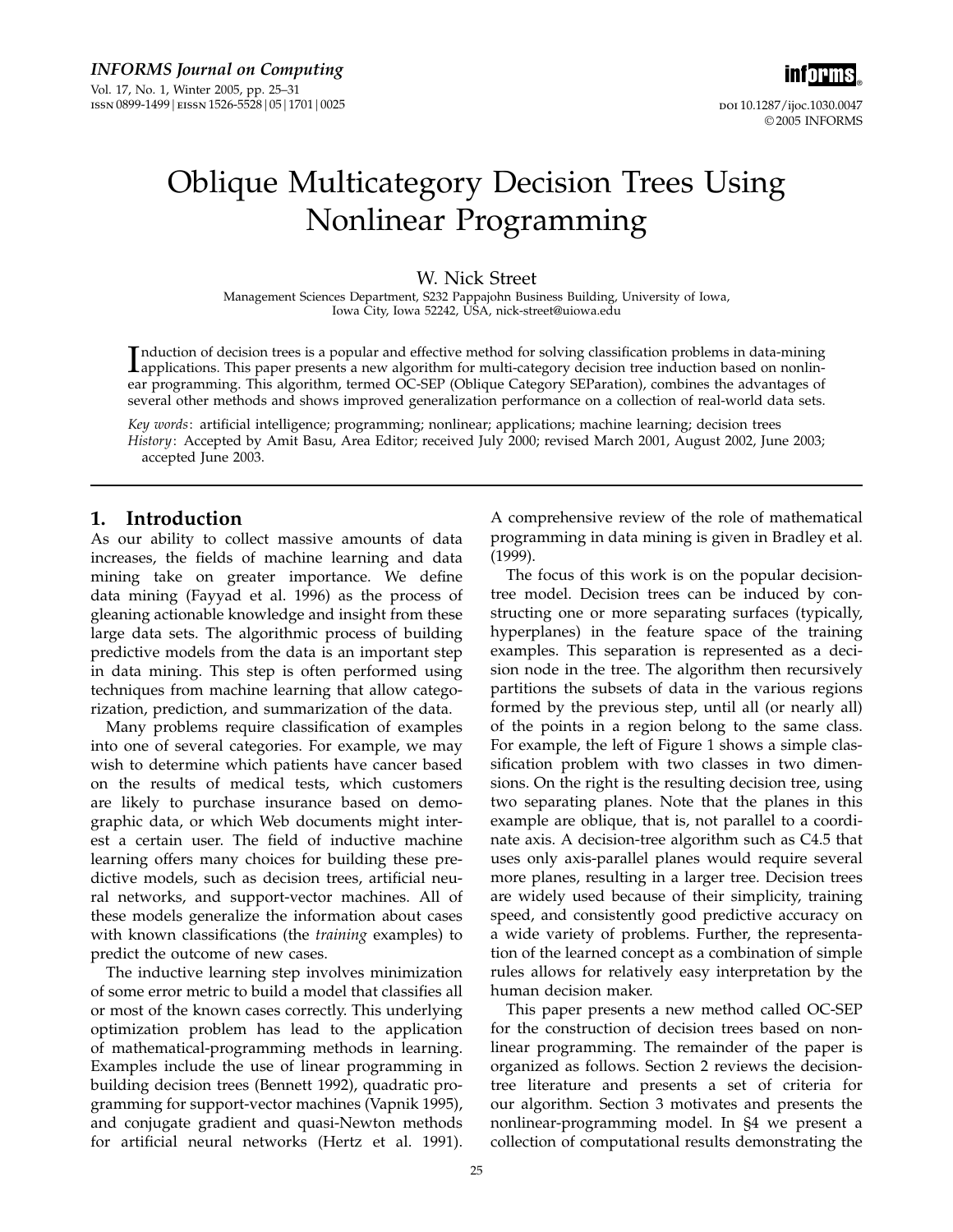

Figure 1 Decision-Tree Example

effectiveness of OC-SEP on real-world data and comparing the run times of the various decision-tree algorithms. Section 5 concludes the paper and discusses future directions for this research.

## 2. Decision Trees

The seminal work in automatic induction of decision trees comes from two sources. In the artificial intelligence community, the original and still most popular system is Quinlan's ID3 (Quinlan 1986) and its successor C4.5 (Quinlan 1993). In the statistics literature, the CART system (Breiman et al. 1984) is similarly prevalent. Since these systems are very similar in their inductive biases, we discuss the C4.5 approach as representative of their capabilities.

C4.5 examines one feature at each decision node, thereby partitioning the feature space using axisparallel separating planes. The feature on which to split is chosen by maximizing the *information* gained in the split. Information gain is an entropy measure designed to increase the average class purity of the resulting subsets. Once a feature is chosen, a split is made between all possible values of a features, or at discretization boundaries for continuous features. Therefore, a decision node can have many children. This tends to bias the resulting tree in favor of features with a large number of possible values.

C4.5 and CART are computationally efficient and have proven very successful in practice, comparing favorably to other inductive-learning techniques such as artificial neural networks (Mooney et al. 1989). However, the fact that (as a default) they are limited to constructing axis-parallel separating planes limits their effectiveness in domains where some combination of features is highly predictive of the target concept.

A number of later algorithms address this shortcoming. Representative of these is the OC1 family of classifiers (Murthy et al. 1994), which uses a randomized greedy optimization scheme to construct potentially oblique separating planes. The OC1 system allows a number of different separation objectives, all based on some measure of class purity in the resulting child nodes.

Limitations of purity-based optimization criteria were addressed by Fayyad and Irani (1992). They noted that purity criteria such as information gain are not sensitive to class separation because they measure it only indirectly, often resulting in trees with more nodes and worse generalization performance. They introduced a new class of measures based on the orthogonality of the class vectors in the child nodes. The *class vector* of a set  $\mathcal{S}$  of examples is defined as  $[c_1/|\mathcal{S}|, c_2/|\mathcal{S}|, ..., c_k/|\mathcal{S}|]$ , where  $c_i$  is the number of examples of class  $i$  in  $\mathcal{S}$ . Intuitively, we would like a decision-tree node to separate some of the classes from the others, while keeping the examples of like classes together. In other words, the class vectors of sibling nodes should be as nearly orthogonal as possible. Based on this observation Fayyad and Irani defined a family of measures called C-SEP (Class SEParation) and demonstrated the effectiveness of one such measure, the cosine of the angle between the two vectors. (In a slight abuse of their terminology, we use the name OC-SEP for a particular objective and the resulting tree-induction algorithm.) The search method used in their algorithm was similar to that of C4.5, limiting concept representations to axisparallel decision boundaries.

Fayyad (1991) also proved that limiting decision trees to binary splits results in no loss of generality, and showed empirically that such a constraint usually creates trees with fewer leaves and better generalization. We adopt this heuristic for oblique planes as well, since *n*-ary splits for  $n > 2$  may tend to produce unnecessary tree nodes.

The optimal construction of decision boundaries has a long history in the mathematical-optimization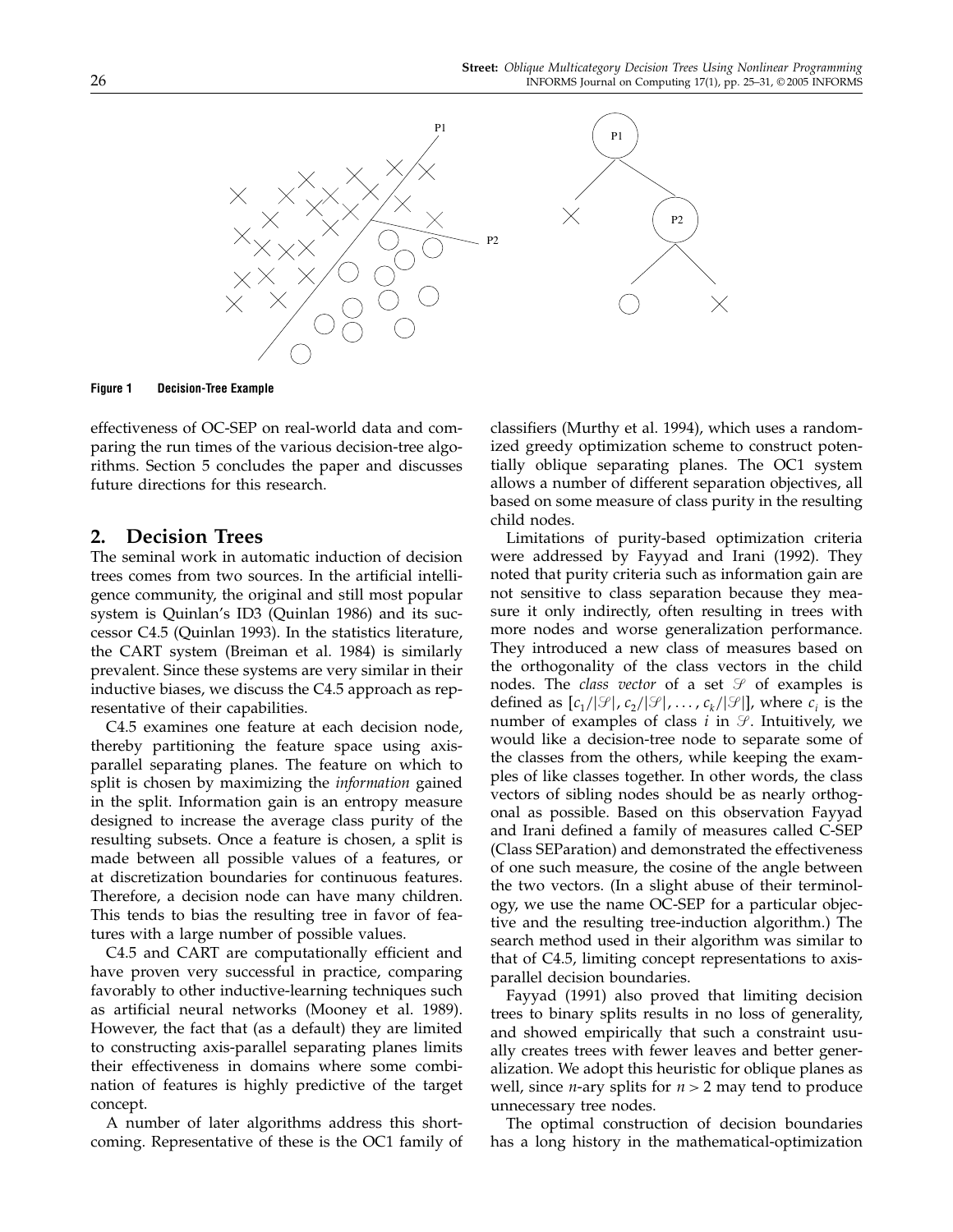community. Since the 1960s, linear programming has been used to construct piecewise-linear and piecewisenonlinear surfaces that separate two classes of points (Mangasarian 1965, 1968; Glover 1990). Typically, these systems minimize some measure of the distance of the misclassified points from the separating plane, although more recent techniques (Mangasarian 1994, Chen and Mangasarian 1996, Bennett and Bredensteiner 1997) directly minimize the number of such points. A natural extension of these techniques to decision-tree construction, known as MSM-T, was introduced by Bennett (1992). Direct application of these methods is limited to two-class problems.

The preceding discussion identified a number of dimensions along which the various decision-tree algorithms differ. They can be summarized as follows.

• Oblique vs. axis-parallel planes: Oblique decision boundaries offer greater flexibility, resulting in smaller trees, and remove the need for discretization of continuous features.

• Binary vs. n-ary trees: Binary trees provide equal representational power and do not suffer from the preference for splitting on many-valued features.

• Two-category vs. multicategory classification: A technique designed specifically for binary classification requires some form of ad-hoc extension for a problem with  $k$  classes, such as a collection of  $k$  two-class trees, each of which separates one class from all the others.

• Optimization objective: Using orthogonality as the criterion in the optimization step holds several advantages over purity-based measures for multiclass problems, as described above. In turn, purity tends to construct smaller trees than does direct misclassification minimization, at least when used at nodes near the root (Brodley 1995).

• *Optimization method*: When constructing oblique trees, powerful and computationally efficient techniques of linear and nonlinear programming reduce the problem of local minima.

Table 1 summarizes the above systems along these dimensions but is not meant to be a complete list of the design criteria for decision-tree algorithms. For example, once a full decision tree is built, some of the nodes are usually removed or "pruned" to reduce the possibility of overfitting. Several different

Table 1 Classification of Decision-Tree Methods Along Relevant **Dimensions** 

|                              | C4.5 | OC1 | C-SEP | MSM-T |
|------------------------------|------|-----|-------|-------|
| Oblique planes               | No   | Yes | No    | Yes   |
| <b>Binary trees</b>          | No   | Yes | Yes   | Yes   |
| Multicategory                | Yes  | Yes | Yes   | No    |
| Orthogonality objective      | No   | No  | Yes   | No    |
| LP or NLP-based optimization | n/a  | No  | n/a   | Yes   |

methods, such as cost-complexity pruning (Breiman et al. 1984) and pessimistic-error pruning (Quinlan 1993), have been proposed for this task. Further, any algorithm must choose the single feature or subset of features used to split the data at a particular node; see for example (Bradley et al. 1998) for a mathematical-programming formulation that reduces the dimensionality of a hyperplane separator. While important, we consider these issues to be secondary to the basic structure of the separating surface, and the optimization method and objective used to create the surface. Therefore, the goal of the work presented here is to create multicategory binary decision trees with oblique planes, using a nonlinear-programming approach to the optimization of an orthogonalitybased objective function.

# 3. Oblique Category Separation (OC-SEP)

## 3.1. Motivation: Separation via Mathematical Programming

Our new approach to multicategory separation is built on the foundation of previous methods based on mathematical programming. In particular, the Robust Linear Program (RLP) (Bennett and Mangasarian 1992, Mangasarian 1993) for two-class separation is summarized here, both as a groundwork for our method and as an introduction to the terminology used.

Consider two disjoint sets  $\mathfrak{A}_1$  and  $\mathfrak{A}_2$  that we wish to discriminate. The available training points from  $\mathfrak{A}_{1}$ and  $\mathcal{A}_2$  can be collected as matrices  $A_1$  and  $A_2$ , with each of the  $n_1$  rows of  $A_1$  containing the feature values for one training example from set  $\mathcal{A}_1$ , and  $A_2$  likewise containing the  $n_2$  points of  $\mathcal{A}_2$ . The goal is to construct a separating plane  $x^T w = \theta$  in the feature space of these examples such that all the points of  $A_1$  lie on one side of the plane (say,  $A_1w > e\theta$ , where *e* is a vector of ones of appropriate dimension) and all the points of  $A_2$  lie on the other  $(A_2w < e\theta)$ . This will be possible only if  $A_1$  and  $A_2$  are linearly separable, which in general is not the case. We therefore choose to minimize the average distance between the plane and the misclassified points. This is achieved with the following normalized minimization problem:

minimize 
$$
\frac{1}{n_1} ||(-A_1 w + e(\theta + 1))_+||_1
$$
  
  $+ \frac{1}{n_2} ||(A_2 w - e(\theta - 1))_+||_1,$  (1)

where  $\|\cdot\|_1$  denotes the 1-norm and  $(z)_+$  denotes  $((z)_+)_i = \max\{z_i, 0\}, i = 1, \ldots, m$ , for  $z \in \mathbb{R}^m$ .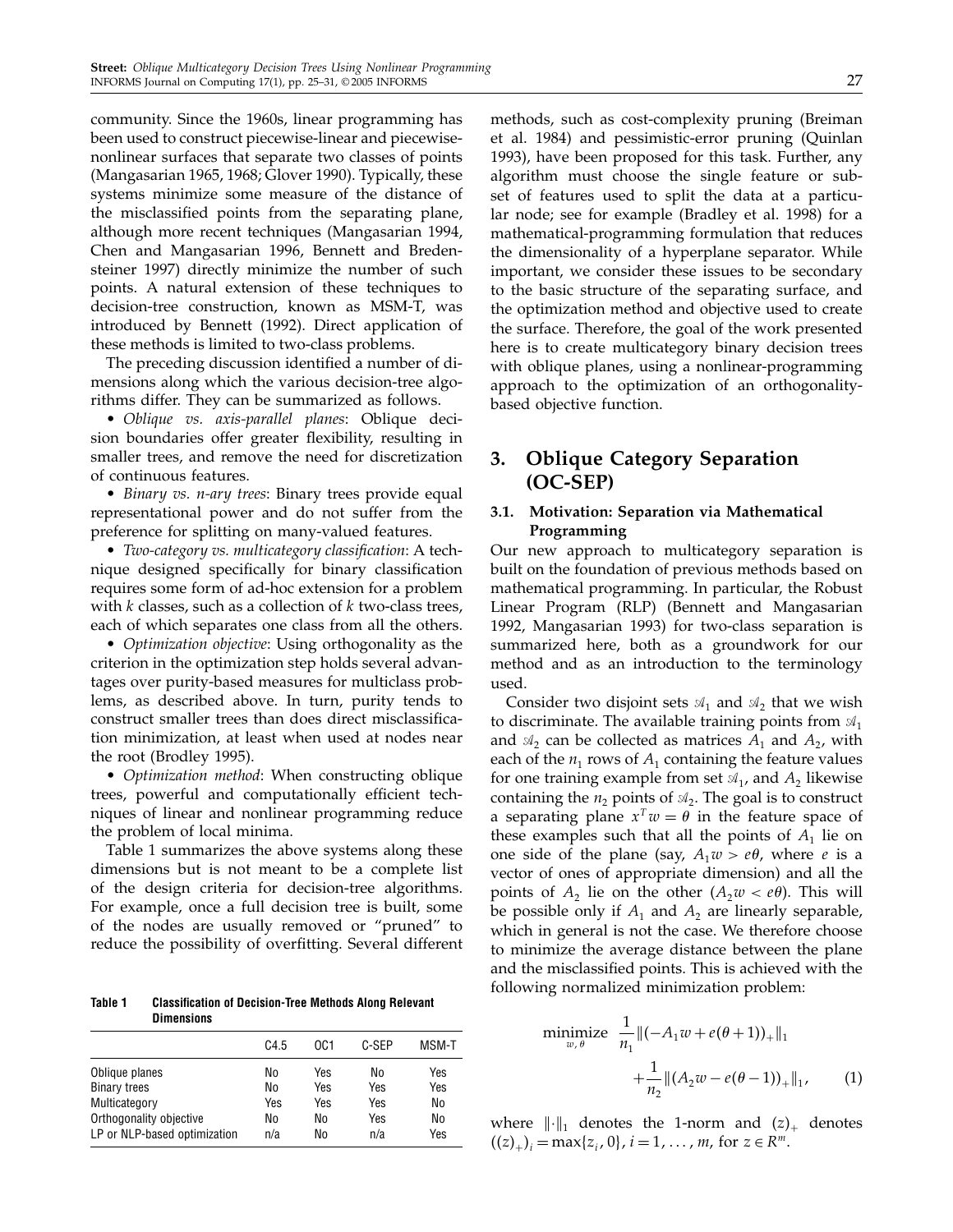This objective can be shown to be equivalent to the following linear program:

$$
\begin{array}{ll}\n\text{minimize} & \frac{ey}{n_1} + \frac{ez}{n_2} \\
\text{subject to} & A_1 w - e\theta + y \ge e \\
& \quad -A_2 w + e\theta + z \ge e \\
& \quad y, z \ge 0.\n\end{array} \tag{2}
$$

This "robust linear program" has a number of favorable properties, including:

• If  $A_1$  and  $A_2$  are linearly separable, a separating plane is found.

• The null solution  $w = 0$ ,  $\theta = 0$  is never unique, and is obtained only when the centroids of the two point sets are equal.

• Use of the 1-norm error, rather than the more traditional 2-norm error, makes (2) more resistant to the effects of outliers.

We note that this approach closely resembles the popular support-vector machine method (Vapnik 1995). This relationship is explored by Bennett and Bredensteiner (2000) and Bradley et al. (1999).

The linear program (2) can be recursively solved on subsets of the original training set to construct a decision tree, as was done in Bennett (1992). However, there is no clear extension of this approach to the multicategory case, since we do not know a priori which classes should be separated by each plane, and on which side of the plane each class should lie.

#### 3.2. Multicategory Separation

As mentioned, mathematical-programming-based separation methods typically specify in the objective which class should be on each side of the separating plane. A direct extension of this idea to the multicategory case uncovers a combinatorial problem: Which subset of the  $k$  classes should be on the "left" of the plane? Clearly it is computationally infeasible to try all possible subsets. Instead, we move from a misclassification-minimization approach to the orthogonality measure.

The foundation of the orthogonality-based separation criterion used in C-SEP is the class vector, which contains the count of elements of each class in the given subset of examples. As in C-SEP, we attempt to maximize the orthogonality of the class vectors induced by a separating plane at a particular node. However, since we wish to use continuous optimization methods, an explicit count of the elements to produce the class vectors will not be available. Therefore, as in previous MP methods, we will approximate these counts with a distance measurement. The value  $e^{T}((A_1w-e\theta)_+)$  is proportional to the total distance from the plane of all points in  $A_1$  that are on the right

(greater-than) side of the plane; similarly,  $e^{T}((-A_1w +$  $(e\theta)_+$ ) gives a distance measure for the points on the left. We can therefore obtain a suitable substitute for class vectors by applying this equation to each  $A_i$ . To simplify the following objectives, we use the term  $v_1$ to represent this vector, which has  $k$  components  $v_{1,i} = e^T((A_i w - e\theta)_+)$ . The other class vector is similarly denoted  $v_2$ .

Our first attempt at an orthogonality objective is therefore the inner product of the two class vectors formed with these approximations:

$$
\underset{w,\,\theta}{\text{minimize}} \quad v_1^T v_2
$$

subject to 
$$
e^T((A_iw - e\theta)_+) = v_{1,i}, \quad i = 1, ..., k
$$
 (3)  
 $e^T((-A_iw + e\theta)_+) = v_{2,i}, \quad i = 1, ..., k.$ 

The above objective will obtain a minimum value of zero whenever the two class vectors  $v_1$  and  $v_2$  are orthogonal; this occurs when the points of each class are either entirely on the right or entirely on the left of the plane  $x^T w = \theta$ . This is the desired effect. Unfortunately, this minimum is also obtained by a plane that lies entirely on one side of all the points; for instance,  $v_{1,i} > 0$ ,  $v_{2,i} = 0$ . We therefore need to modify the mathematical program (3) in some way to ensure that this result is not obtained, and that the resulting plane accomplishes some degree of pattern separation.

This is accomplished by modifying the objective function. Ideally, we would like to have at least one class with a majority of its points on the left side of the plane, and at least one class with a majority on the right. In other words, we would like to have one of the elements of  $v_1$  be large, and one element of  $v_2$ be large. This is equivalent to saying that one element of both  $v_1$  and  $v_2$  should be small. This can be enforced by minimizing the product of the elements of both vectors. These terms prevent the placement of all points on one side of the plane. The new MP is therefore

minimize 
$$
v_1^T v_2 + \prod_{i=1}^k v_{1,i} + \prod_{i=1}^k v_{2,i}
$$
  
\nsubject to  $e^T (A_i w - e\theta)_+ = v_{1,i}, \quad i = 1, ..., k$   
\n $e^T (-A_i w + e\theta)_+ = v_{2,i}, \quad i = 1, ..., k.$  (4)

The class vectors  $v_1$  and  $v_2$  tend to contain larger values for classes with many points, which leads the mathematical program (4) to favor these large classes when performing the optimization. To overcome this problem, the class vectors are normalized so that each  $v_{1,i} + v_{2,i} = 1$ . The element  $v_{1,1}$  is thus interpreted as the percentage of the total distance of points in class 1 from the plane that lie on the left of the plane.

One final change is necessary to make the MP computationally reliable. Since we are performing continuous optimization, the objective function needs to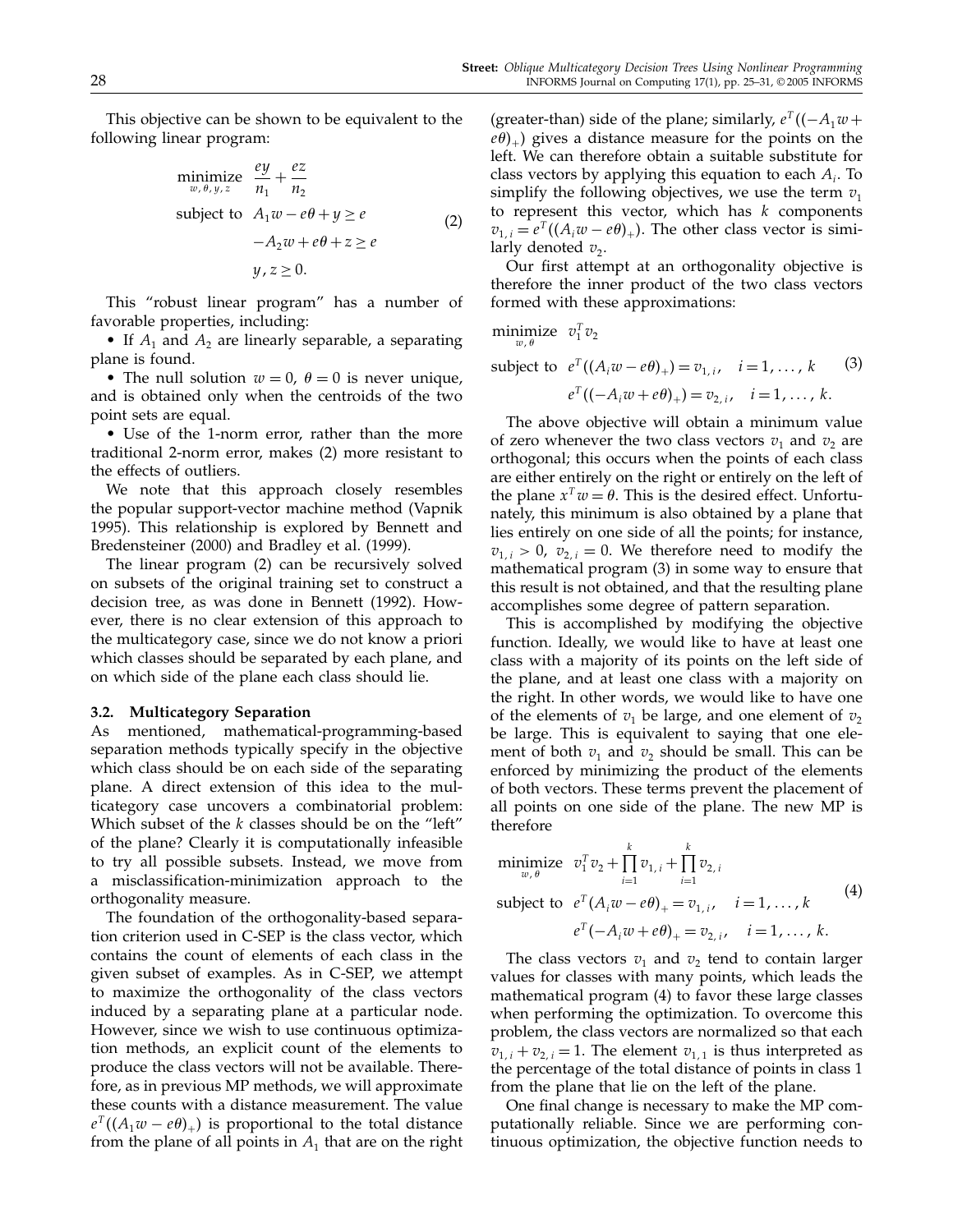be differentiable everywhere. This is clearly not the case because of the use of the plus function, which is not differentiable at zero. We therefore substitute the p-function (Chen and Mangasarian 1995), the integral of the sigmoid function, for the plus function:

$$
p(x) = x + \frac{1}{\alpha} \log(1 + \epsilon(-\alpha x)),
$$
 (5)

where  $\epsilon$  is the base of the natural logarithm and  $\alpha$  is some predefined constant. This differentiable function approximates the plus function arbitrarily well, with the approximation improving for larger values of  $\alpha$ . An  $\alpha$  value of 10,000 was used in our experiments. This large value makes the approximation virtually indistinguishable from the plus function. The maximum difference occurs at  $x = 0$ , with a difference of 0.000069. At  $x = \pm 0.001$ , the approximation is correct to eight decimal places.

The final version of the OC-SEP MP therefore becomes

minimize 
$$
v_1^T v_2 + \prod_{i=1}^k v_{1,i} + \prod_{i=1}^k v_{2,i}
$$
  
\nsubject to  $p(e^T(A_i w - e\theta)) = u_{1,i}, \quad i = 1, ..., k$   
\n $p(e^T(-A_i w + e\theta)) = u_{2,i}, \quad i = 1, ..., k$   
\n
$$
\frac{u_{1,i}}{(u_{1,i} + u_{2,i})} = v_{1,i}, \quad i = 1, ..., k
$$
  
\n
$$
\frac{u_{2,i}}{(u_{1,i} + u_{2,i})} = v_{2,i}, \quad i = 1, ..., k.
$$
 (6)

The MP (6) is solved using the sequential quadratic programming method (Biggs 1975) as implemented in the optimization toolbox of the Matlab software package (Coleman et al. 1999).

## 4. Computational Results

## 4.1. Classification Accuracy

The OC-SEP method was tested by estimating its predictive accuracy on a collection of data sets from the UCI Machine Learning Repository (Blake and Merz 1998). These results were compared to estimates obtained using C4.5, OC1, and MSM-T. The chosen data sets contain various numbers of numerical attributes, and contain from two to ten classes. The characteristics of the different data sets are shown in Table 2.

All performance estimates were obtained using tenfold cross-validation (Stone 1974). In this procedure, the data set is partitioned randomly into ten subsets, each maintaining the approximate class distribution of the original set. A classifier is built using nine of the subsets, and tested on the tenth. This is repeated ten times, using each of the subsets in turn as the test

Table 2 Characteristics of Data Sets Used in Computational **Comparisons** 

| Data Set                                            | Examples | Features | Classes |  |
|-----------------------------------------------------|----------|----------|---------|--|
| Pima Indians Diabetes                               | 768      | 8        | 2       |  |
| Wisconsin Breast Cancer (WBC)                       | 699      | 9        | 2       |  |
| Wisconsin Diagnostic Breast<br>Cancer (WDBC)        | 569      | 30       | 2       |  |
| <b>Wisconsin Prognostic Breast</b><br>Cancer (WPBC) | 188      | 32       | 2       |  |
| lonosphere                                          | 351      | 34       | 2       |  |
| Sonar                                               | 208      | 60       | 2       |  |
| <b>Iris</b>                                         | 150      | 4        | 3       |  |
| New thyroid                                         | 215      | 5        | 3       |  |
| Wine                                                | 178      | 13       | 3       |  |
| Glass                                               | 214      | 9        | հ       |  |
| Image segmentation                                  | 2,310    | 19       |         |  |
| Vowel                                               | 900      | 10       | 10      |  |

set. The average accuracy of these tests is an unbiased estimate of out-of-sample generalization performance. We performed five cross-validation tests for each data set and each classifier. The resulting averages are compared using a difference-of-means test for statistical significance. Note that MSM-T is a two-class decision-tree system, so it was tested only on the two-class problems. Tests were performed using the default tree-pruning settings of each algorithm, and with no pruning. Both MSM-T and OC-SEP use the C4.5 pruning algorithm.

Table 3 shows the accuracy of each method on the 12 data sets using the default tree-pruning settings for each method. Entries are mean results of five tenfold cross-validation runs plus or minus one standard deviation. Superscript 1 indicates performance statistically significantly worse than OC-SEP; superscript 2 indicates significantly better. The best performance on each data set is in boldface type. OC-SEP showed the best performance on six of the 12 data sets, and the worst performance on only one. In head-to-head

Table 3 Accuracy of Decision-Tree Methods with Default Pruning

| Data set     | OC-SEP           | C4.5             | OC <sub>1</sub>               | MSM-T                         |
|--------------|------------------|------------------|-------------------------------|-------------------------------|
| Pima         | $70.05 + 1.70$   | $71.48 + 1.43$   | 72.14 + $0.91^2$              | $69.13 + 0.85$                |
| <b>WBC</b>   | $96.40 + 0.08$   | $95.04 + 0.321$  | $95.56 + 0.48$ <sup>1</sup>   | $95.20 + 0.521$               |
| <b>WDBC</b>  | $96.10 \pm 0.40$ | $95.66 \pm 0.63$ | $95.61 + 0.54$                | $94.55 \pm 0.28$ <sup>1</sup> |
| <b>WPBC</b>  | $68.62 + 2.08$   | $68.94 + 3.37$   | $75.32 + 2.63^2$              | $65.53 \pm 4.52$              |
| lonosphere   | $85.93 + 1.15$   | $90.38 + 0.84^2$ | $87.63 \pm 1.88$              | $84.62 + 2.37$                |
| Sonar        | $76.92 + 1.23$   | $67.82 + 3.021$  | $68.27 \pm 3.74$ <sup>1</sup> | $74.81 \pm 1.88$              |
| <b>Iris</b>  | $95.60 + 0.76$   | $94.92 + 1.01$   | $96.53 \pm 0.73$              |                               |
| New thyroid  | $99.16 + 0.21$   | $93.18 + 1.131$  | $91.56 + 2.87^1$              |                               |
| Wine         | $94.66 + 1.48$   | $91.76 \pm 3.13$ | $90.34 + 1.881$               |                               |
| Glass        | $60.28 + 2.66$   | $69.52 + 2.06^2$ | $67.57 + 3.48^2$              |                               |
| Segmentation | $95.05 + 0.31$   | $88.30 + 0.981$  | $84.57 \pm 1.80^1$            |                               |
| Vowel        | $79.69 + 0.83$   | $78.88 \pm 1.04$ | $79.72 \pm 1.11$              |                               |
|              |                  |                  |                               |                               |

Notes. Superscript 1 indicates performance statistically significantly worse than OC-SEP; superscript 2 indicates significantly better. The best performance on each data set is in boldface type.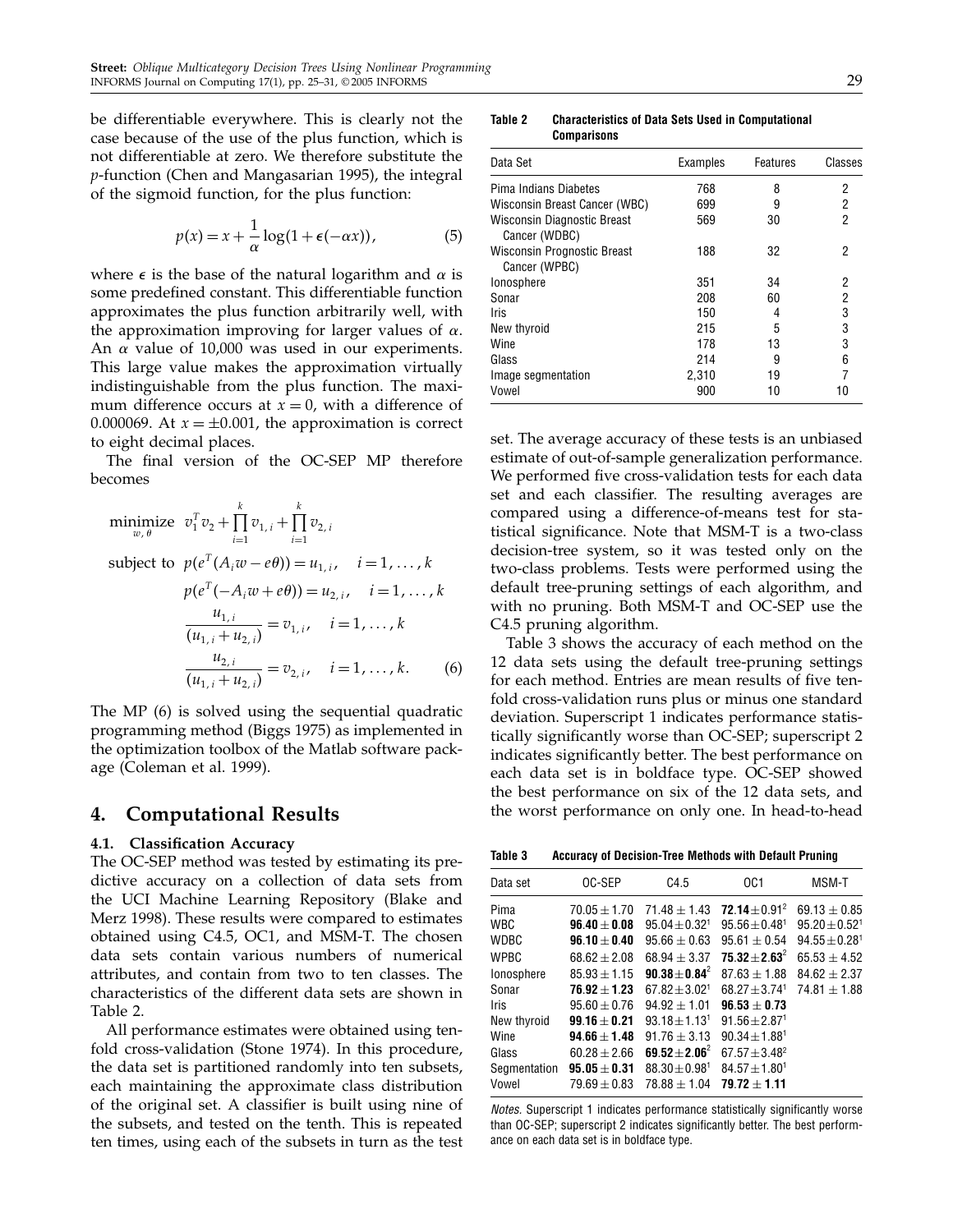Table 4 Accuracy of Decision-Tree Methods with No Pruning

| Data set     | OC-SEP           | C4.5                        | OC1                         | MSM-T              |
|--------------|------------------|-----------------------------|-----------------------------|--------------------|
| Pima         | $70.28 + 1.68$   | $69.82 + 0.90$              | $68.70 + 1.29$              | $68.15 \pm 0.56^1$ |
| <b>WBC</b>   | $95.37 + 0.73$   | $94.22 + 0.691$             | $94.08 + 0.31$ <sup>1</sup> | $93.88 + 0.671$    |
| <b>WDBC</b>  | $95.47 \pm 0.50$ | $94.62 + 0.54$ <sup>1</sup> | $94.94 + 0.70$              | $95.15 \pm 0.77$   |
| <b>WPBC</b>  | $68.83 + 3.62$   | $67.70 + 2.90$              | $67.66 + 1.89$              | $65.02 \pm 4.55$   |
| lonosphere   | $86.26 + 0.54$   | $91.60 + 2.51^2$            | $88.72 + 1.64^2$            | $84.61 + 1.471$    |
| Sonar        | $77.83 + 1.83$   | $68.46 + 2.191$             | $71.73 + 3.811$             | $72.50 + 2.321$    |
| <b>Iris</b>  | $95.47 + 1.59$   | $95.16 + 0.31$              | $94.93 \pm 1.01$            |                    |
| New thyroid  | $99.26 + 0.25$   | $93.00 + 0.731$             | $95.35 + 0.801$             |                    |
| Wine         | $94.77 + 0.48$   | $92.76 + 1.071$             | $92.25 + 1.34$ <sup>1</sup> |                    |
| Glass        | $60.28 + 1.72$   | $68.08 + 1.36^2$            | $68.32 + 1.38^2$            |                    |
| Segmentation | $95.10 + 0.34$   | $88.02 + 0.71$ <sup>1</sup> | $85.43 + 1.091$             |                    |
| Vowel        | $79.13 + 0.66$   | $79.84 + 0.89$              | $83.47 + 0.70^2$            |                    |

Notes. Superscript 1 indicates performance statistically significantly worse than OC-SEP; superscript 2 indicates significantly better. The best performance on each data set is in boldface type.

comparisons based only on those results with a significant difference, OC-SEP outperformed C4.5 4-2, OC1 5-3, and MSM-T 2-0. The OC-SEP results on the two-class problems were consistently better than those of MSM-T, supporting the expected superiority of the orthogonality-based objective. Comparisons with OC1 and C4.5 were mixed on the two-class problems but show an advantage for OC-SEP on the multicategory problems.

Table 4 shows the experimental results with pruning turned off, that is, the leaves of all trees contained only one class. Here, OC-SEP performed best on nine of the 12 problems. Looking at head-to-head comparisons, OC-SEP outperformed the three other algorithms: C4.5 6-2, OC1 5-3, and MSM-T 4-0. Surprisingly, pruning appears to offer little advantage for the MP-based algorithms, indicating that the optimization method itself provides some degree of overfitting avoidance.

In summary, OC-SEP appears to offer an advantage over C4.5 based on oblique separating planes and the optimization procedure, and over MSM-T based on the orthogonality-based objective. Further, the optimization method and objective appear to give OC-SEP a more qualified advantage over OC1.

## 4.2. Computation Time

Table 5 shows the average run-time in seconds for the various algorithms for the ten folds of a single cross-validation run. Tests were run on a 240 MHz Linux workstation.

As expected, the Matlab implementation of OC-SEP was significantly slower than the C implementations of the other multicategory algorithms, by about one (two) order(s) of magnitude compared to OC1 (C4.5). To get some feel for how much of this difference was due to the solver, we compared two different versions of MSM-T: one implemented in C using the MINOS LP solver (MSM-T C), and one in Matlab (MSM-T M).

Table 5 Comparative Run Times (in Seconds) of Decision-Tree **Algorithms** 

| Data set     | OC-SEP | C4.5 | OC1  | MSM-T C | MSM-T M |
|--------------|--------|------|------|---------|---------|
| Pima         | 814    | 44   | 5.9  | 6.1     | 5,119   |
| <b>WBC</b>   | 126    | 29   | 1.7  | 1.0     | 3,493   |
| WDBC         | 456    | 45   | 3.4  | 1.5     | 7,341   |
| <b>WPBC</b>  | 2.331  | 17   | 1.8  | 2.2     | 1,379   |
| lonosphere   | 924    | 38   | 3.1  | 2.6     | 1,393   |
| Sonar        | 1.149  | 13   | 3.0  | 1.9     | 1.447   |
| <b>Iris</b>  | 13     | 2.0  | 0.1  |         |         |
| New thyroid  | 3.0    | 3.0  | 0.2  |         |         |
| Wine         | 22     | 4.0  | 0.3  |         |         |
| Glass        | 455    | 10   | 1.0  |         |         |
| Segmentation | 2,832  | 12   | 0.9  |         |         |
| Vowel        | 1,318  | 138  | 46.7 |         |         |

The difference between these two was consistently around two orders of magnitude, and in fact, the MSM-T runs took longer than OC-SEP in five of the six cases. We conclude that the constrained nonlinear optimization search method employed by OC-SEP makes it inherently more computationally demanding than decision-tree builders based on, say, greedy search or linear programming. Still, while the current implementation of OC-SEP is not feasible for largescale problems, there is reason to believe that a more efficient version using compiled code and a better solver might be.

We also examined the trends in run time against various characteristics of the problem: size (number of features  $\times$  number of examples), number of classes, and predictive accuracy. The Matlab-based programs showed a strong positive correlation between run time and problem size, while the others did not, again indicating that the speed is largely dependent on the solver. OC-SEP showed the least dependence of the three multicategory algorithms on the number of classes. Finally, all algorithms except for MSM-T M were slightly faster on easier problems.

# 5. Conclusions and Future Work

This paper presented OC-SEP, a new method for the construction of oblique decision trees based on a mathematical-programming formulation. The method combines the advantages of several well-known decision-tree-induction programs and achieves generally superior classification accuracy, particularly on multicategory problems.

Further refinement of the OC-SEP method will improve its utility as a general tool for classification. Certainly the objective function is not as immediately intuitive as the simpler formulations based on misclassification distance or entropy. We are experimenting with ways to simplify the objective without sacrificing the generalization accuracy. Moreover, the optimization procedure is relatively slow when